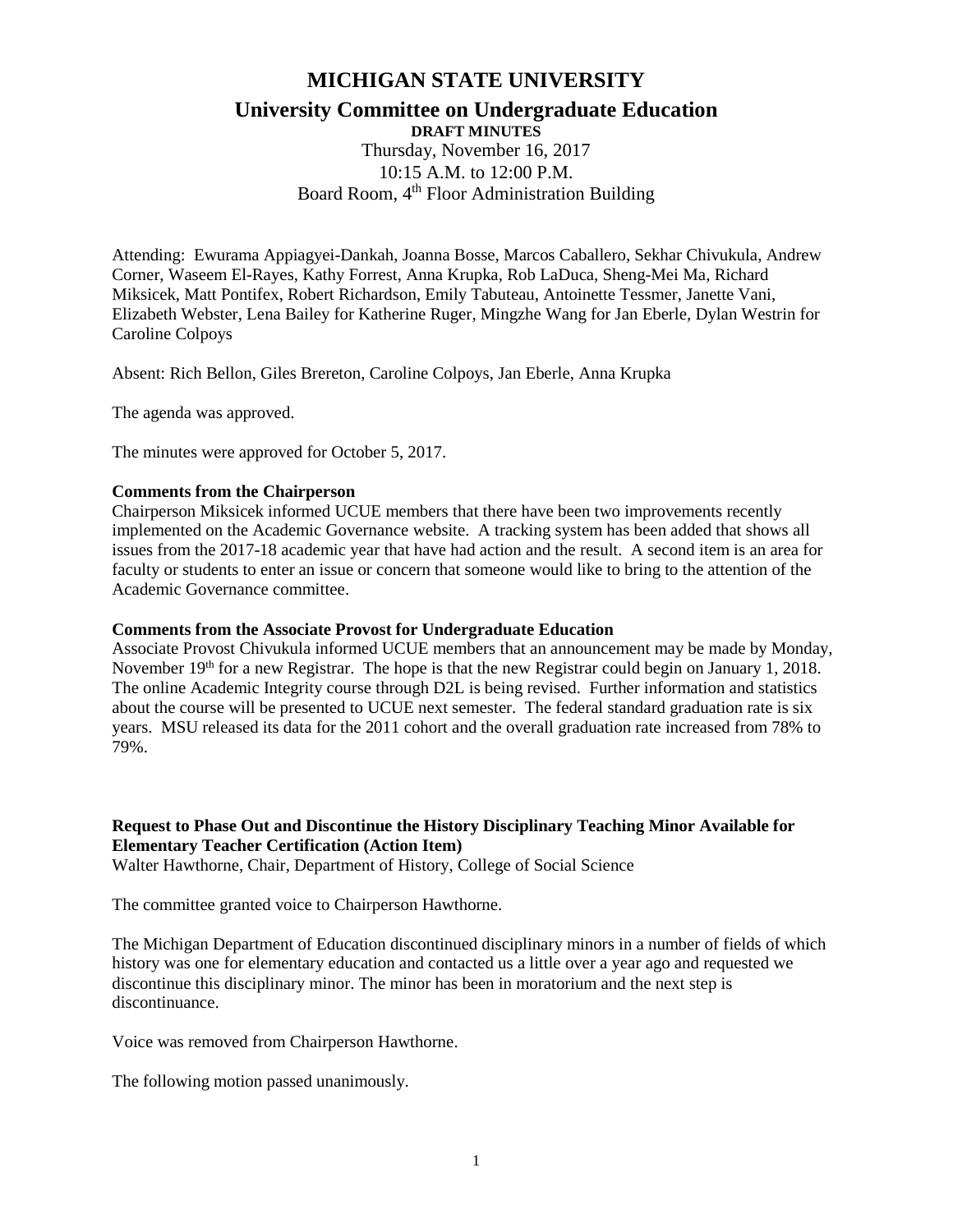## *The University Committee on Undergraduate Education duly considered and endorsed the request to Phase Out and Discontinue the History Disciplinary Teaching Minor Available for Elementary Teacher Certification.*

Request to Phase Out and Discontinue the Russian Disciplinary Teaching Minor Available for Elementary and Secondary Teacher Certification (Action Item) Shawn Loewen, Professor, Linguistics and Languages, College of Arts and Letters

The committee granted voice to Professor Loewen.

Professor Loewen stated that there is no demand for this minor. There have been no new enrollments in the minor in the last 10-15 years and Russian is no longer taught in the state of Michigan at the elementary or high school level. The minor has been in moratorium and the next step is discontinuance.

Voice was removed from Professor Loewen.

The following motion passed unanimously.

#### *The University Committee on Undergraduate Education duly considered and endorsed the request to Phase Out and Discontinue the Russian Disciplinary Teaching Minor Available for Elementary and Secondary Teacher Certification.*

Request for a Moratorium on Admission to the Bachelor of Science Degree in Athletic Training (Action Item)

Chris Kuenze, Assistant Professor, Kinesiology, College of Education

The committee granted voice to Assistant Professor Kuenze.

Assistant Professor Kuenze explained that this request is a proactive response to a change in accreditation due to the fact that the National Accrediting board is requesting that the undergraduate degree in Athletic Training transition into a graduate level program over the next three years. The first step in this transition is the request to put the BS in Athletic Training into a Moratorium, effective Spring, 2020. Students admitted into the Kinesiology major have the option to apply to the Athletic Training program at the end of their sophomore year. The freshmen currently on campus will be the last group of students admitted to the program. Assistant Professor Kuenze stated that about 25 students are enrolled each year. The department feels this change will be a strong recruitment tool since about 80 percent of athletic trainers already have an MA degree.

Voice was removed from Assistant Professor Kuenze.

The following motion passed unanimously.

*The University Committee on Undergraduate Education duly considered and endorsed the request for a Moratorium on Admission to the Bachelor of Science Degree in Athletic Training.*

Mid-semester Feedback (Discussion Item) Ms. Ewurama Appiagyei-Dankah, ASMSU Vice President for Academic Affairs

Chairperson Miksicek referenced the document, "Executive Summary; Mid-Semester Feedback Pilot" that was emailed to members for review in advance of the meeting. A mid-semester feedback program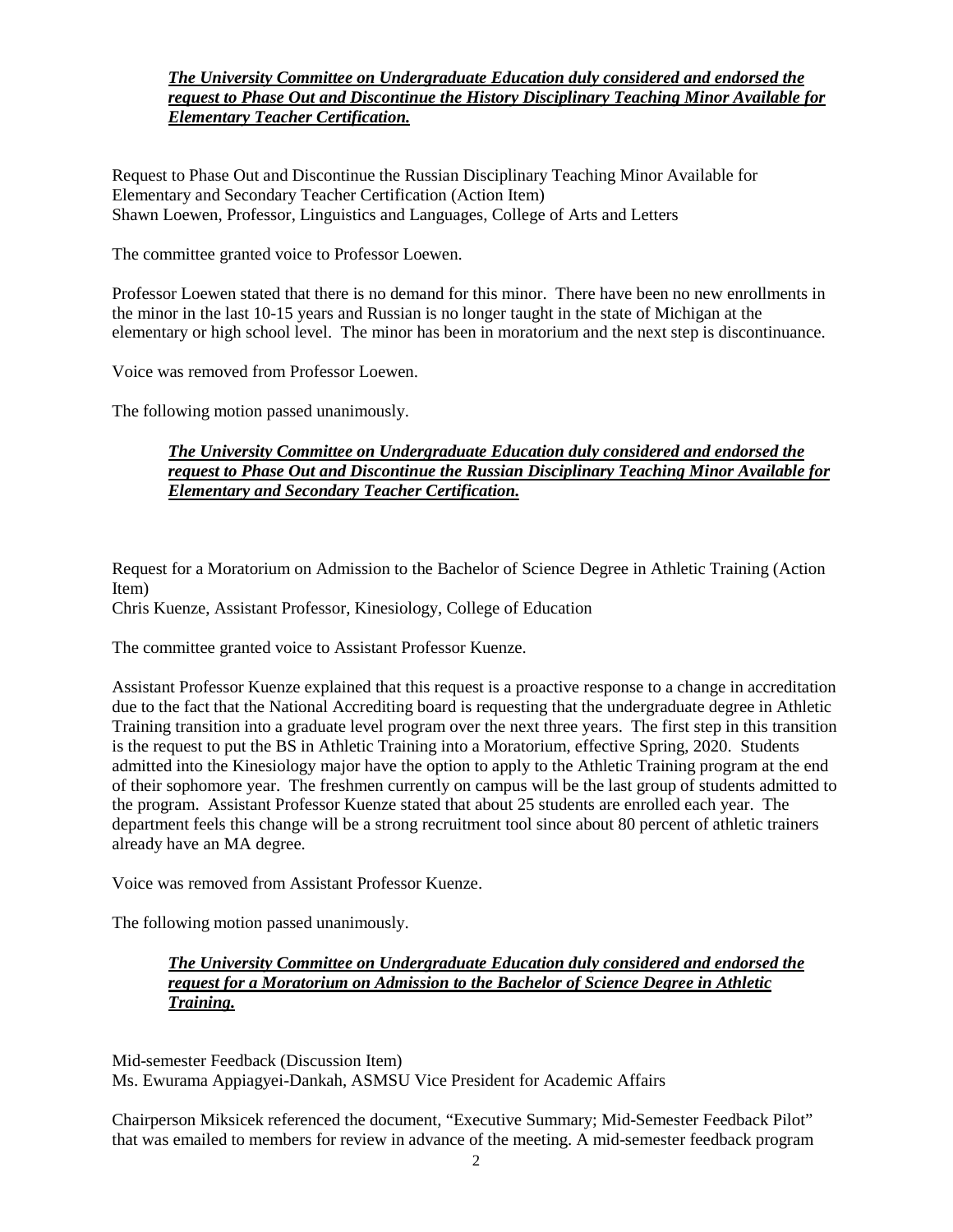was piloted in the Spring of 2016 in Lyman Briggs College and was deemed as successful for both faculty and students.

Ms. Appiagyei-Dankah provided percentages indicating how mid semester feedback improved the course throughout the semester and stressed that mid-semester feedback is meant to be formative and not summative. The purpose is strictly to be used for faculty to improve a course and it is not meant to be used in decisions regarding promotion or tenure. Ms. Appiagyei-Dankah stated that after the presentation re mid-semester feedback to the Committee on Faculty Affairs, the Committee suggested it could be implemented from the Director of Faculty Development in each College.

Ms. Appiagyei-Dankah referenced the usage of SIRS forms and the fact that there is data suggesting that using mid-semester feedback improves the outcomes of the SIRS forms because students can give their input half way through a semester and students feel that their opinions are valued. Ms. Appiagyei-Dankah stated that ASMSU would like to expand the use of mid-semester feedback into RCAH and James Madison College and asked for UCUE'S endorsement and input.

A discussion was held regarding future use and implementation of mid-semester feedback and included the following comments:

- the pros and cons of having a control group involved in the pilot;
- how and when to implement mid-semester feedback into some of the other larger core colleges and a timeline for doing so;
- using Qualtrix provides anonymity and D2L does not;
- the challenges of using mid-semester feedback when teaching one on one such as a Music course;
- pros and cons of using radio buttons or a leikert scale in the larger enrollment courses;
- the effects of piloting in residential colleges given the cultural differences in colleges;
- customization of questions for large and small courses for mid-semester feedback;
- set up faculty liaisons to encourage other faculty to implement mid-semester feedback;
- informal mid-semester feedback structures that already exist in some colleges;
- working with an instructor who teaches two sections of a class and reviewing the outcomes of SIRS in the section that was asked to complete mid semester feedback versus the outcome of the section that did not complete mid semester feedback.

Continued discussion noted that research has already proven that mid-semester feedback has a positive effect on student learning and this effort should not try to recreate it. Therefore, UCUE suggested midsemester feedback could be strongly encouraged across all colleges and instructions could be given to implement it using Qualtrix. UCUE members suggested scaling down the questions for mid-semester feedback from five to two. Ms. Appiagyei-Dankah agreed the following questions would be the most useful:

- As a student, what could you do in the second half of the semester to help you learn more effectively?
- As an instructor, what could I do in the second half of the semester to help you learn more effectively?

UCUE agreed to endorse expanding the concept of mid-semester evaluation and encourage its adoption. Chairperson Miksicek agreed to write a letter of endorsement on behalf of UCUE addressed to ASMSU and cc UCFA, UCGS, and the Chair of Academic Governance. A motion was approved stating, "UCUE has reviewed and supports the program that ASMSU is promoting to expand the use of mid-semester feedback and endorses development of a sample template that would work in large and small class settings with the goal of encouraging adoption of formative mid-semester evaluation as a University wide practice."